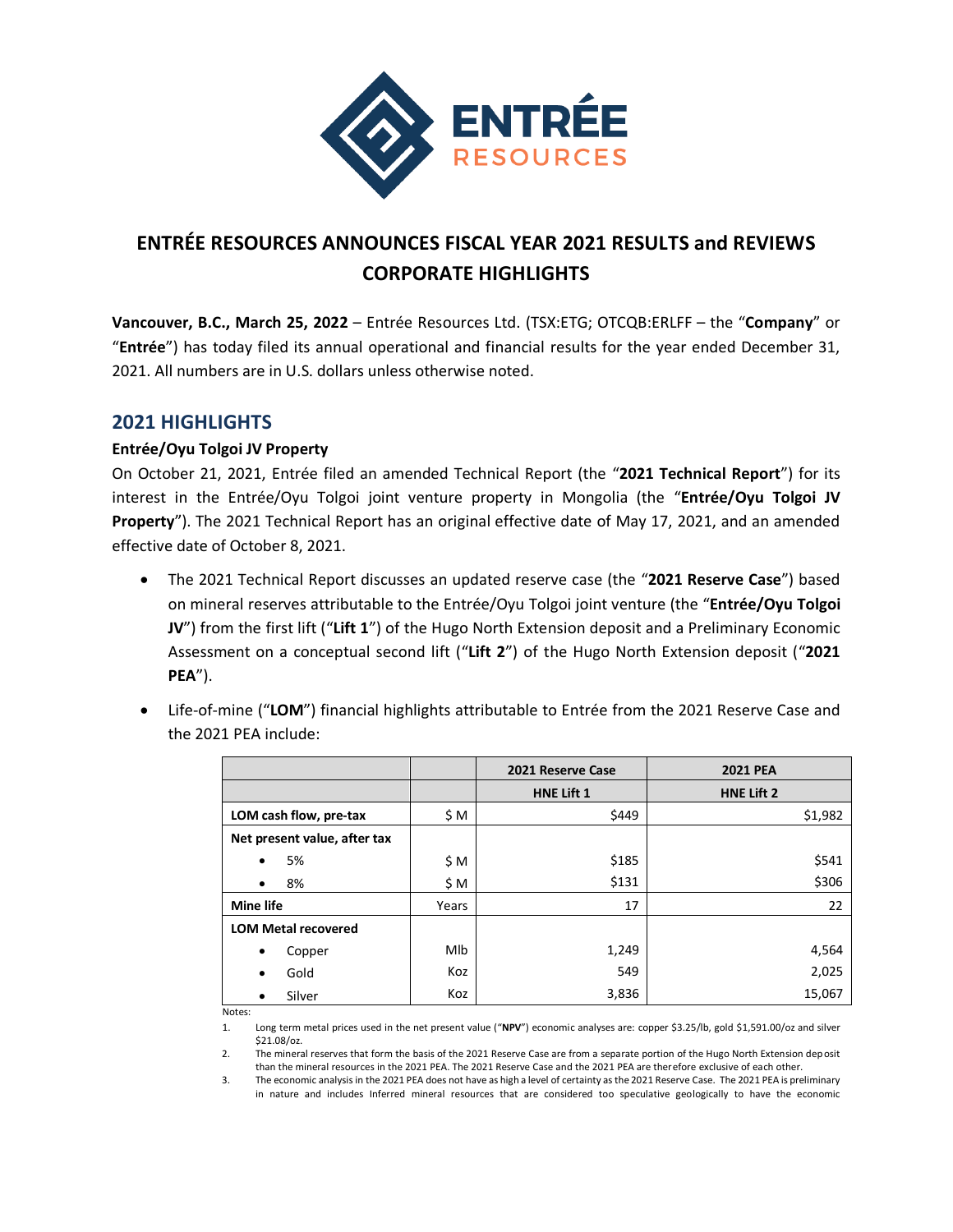considerations applied to them that would enable them to be categorized as mineral reserves, and there is no certainty that the 2021 PEA will be realized. Mineral resources are not mineral reserves and do not have demonstrated economic viability. 4. 2021 Reserve Case cash flows are discounted to the beginning of 2021.

- 5. 2021 PEA cash flows are discounted to the beginning of 2027, the assumed beginning of Hugo North Lift 2 development. Attributable Entrée/Oyu Tolgoi JV production is assumed to begin in 2031 and ramps up to stable production in 2043. Final Entrée/Oyu Tolgoi JV
- attributable production is assumed to conclude in 2056.
- 6. Entrée has a 20% attributable interest in the recovered metal.
- 7. 2021 Reserve Case mine life includes 4-years development production followed by 13-years block cave production. 2021 PEA mine life includes 4-years development production followed by 18-years block cave production.
- Both the 2021 Reserve Case and the 2021 PEA are based on information supplied by Entrée's joint venture partner Oyu Tolgoi LLC ("**OTLLC**") or reported within the 2020 Oyu Tolgoi Mongolian Statutory Study (previously referred to as the 2020 Oyu Tolgoi Feasibility Study) ("**OTMSS20**"), which was completed by OTLLC on the Oyu Tolgoi project in July 2020 (refer to the July 2, 2020 press release from Turquoise Hill Resources Ltd. ("**Turquoise Hill**")). OTMSS20 discusses the mine plan for Lift 1 of the Hugo North (including Hugo North Extension) underground block cave on both the Oyu Tolgoi mining licence and the Entrée/Oyu Tolgoi JV Property. The Lift 1 mine plan incorporates the development of three panels and in order to reach the full sustainable production rate of 95,000 tonnes per day ("**tpd**") from the underground operations, all three panels need to be in production. Hugo North Extension on the Entrée/Oyu Tolgoi JV Property is located in the northern portion of Panel 1.
- The Lift 1 mine design presented in OTMSS20 and the 2021 Reserve Case is subject to future refinements and updates. Hugo North (including Hugo North Extension) Lift 1 surface and underground drilling programs will support the evaluation by OTLLC of different design and sequencing options for Panels 1 and 2. As reported by Turquoise Hill, during 2021 a total of 10,494 metres of Panel 1 drilling was undertaken to increase orebody knowledge. The data collected has been used to refine the structural and geotechnical models which form the basis of the mine design. From 2022 onwards, the focus of drilling will shift to Lift 2 and peripheral areas of Lift 1. In 2021, 1,009 metres of Lift 2 Panel 1 drilling was completed. The Panel 1 study is scheduled for completion in the first half of 2023. Entrée has not yet received any details or results of OTLLC's surface and underground drilling programs from 2021.
- The 2021 Technical Report assumes first development production from Hugo North Extension Lift 1 in H2 2022. Turquoise Hill has reported that Panels 1 and 2 are expected to be delayed as a result of the delay in commencement of the Panel 0 undercut, COVID-19 related work restrictions impacting progress on Shafts 3 and 4 and underground development, and changes to mining scope. Turquoise Hill has reported that efforts to minimize delays to Panels 1 and 2 due to ventilation constraints ahead of Shaft 3 and 4 commissioning continue. Shafts 3 and 4 are required to provide ventilation to support production from Panels 1 and 2 during ramp up to 95,000 tpd. An approximately 9-month delay to Shafts 3 and 4 is currently anticipated with the first Panel 1 draw bell now expected by Turquoise Hill in H1 2027 rather than H2 2026.
- Turquoise Hill reported that a reforecast of cost and schedule for the remaining Lift 1 underground project scope is now expected in the second quarter 2022. The Company continues to monitor the situation in Mongolia including with respect to possible delays to commencement of Panel 1. The Company will assess the potential impact of any delays as it becomes aware of them and will update the market accordingly.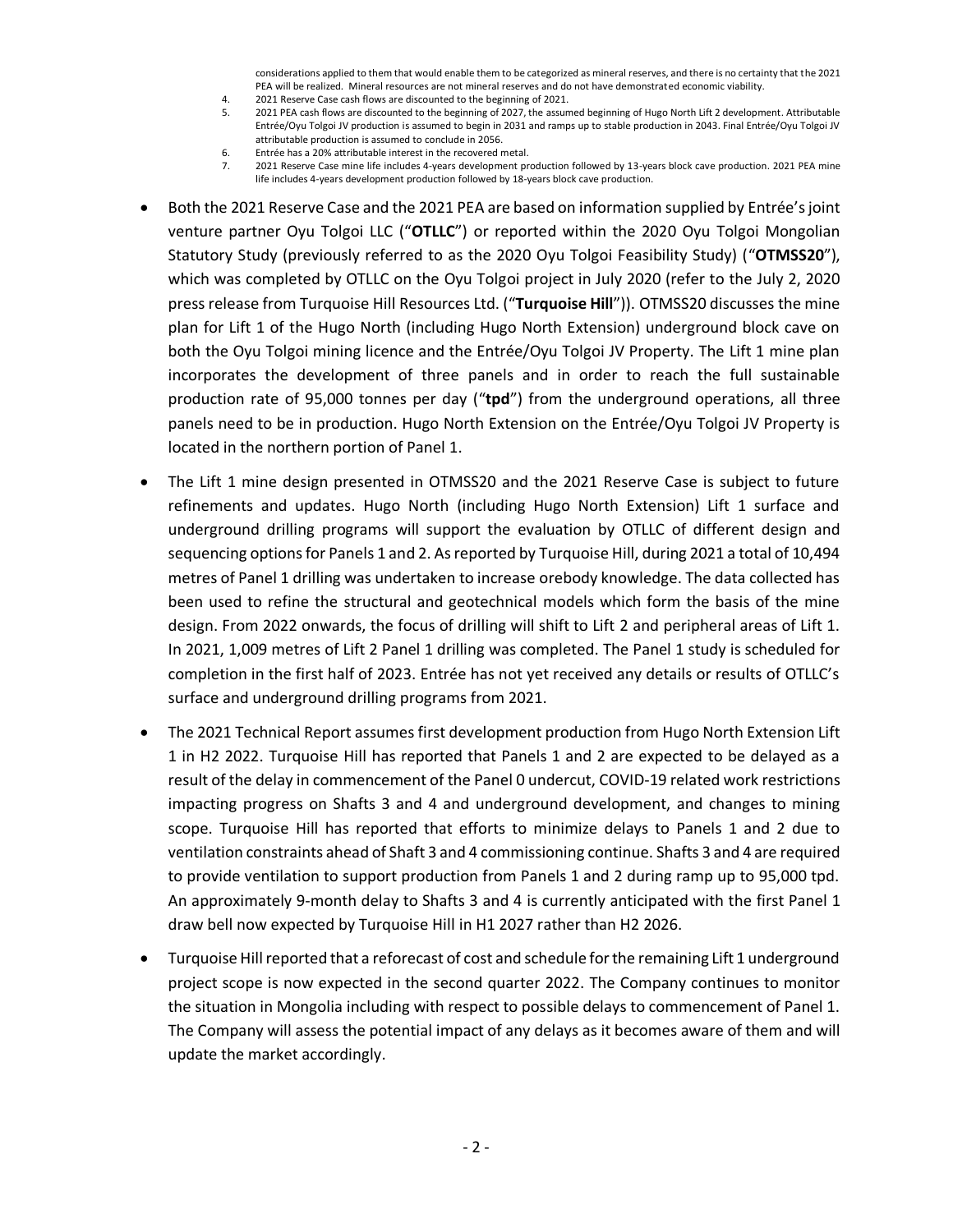### **Oyu Tolgoi Underground Development**

The Oyu Tolgoi project in Mongolia includes two separate land holdings: the Oyu Tolgoi mining licence, which is held by Entrée's joint venture partner OTLLC and the Entrée/Oyu Tolgoi JV Property, which is a partnership between Entrée and OTLLC. On March 2, 2022, OTLLC's 66% shareholder Turquoise Hill provided an update on Oyu Tolgoi underground development:

- COVID-19 impacts in Mongolia are ongoing. During the fourth quarter 2021, COVID-19 restrictions adversely impacted underground development and OTLLC's ability to maintain normal roster changes for workers remained challenged.
- OTLLC continues to implement multiple COVID-19 controls at site and maintains a 5-day mandatory isolation for workers prior to entering site. With the arrival of the Omicron variant of COVID-19, cases increased at site during early 2022, however shorter quarantine periods have been maintained and cases are being managed well. Some interruption to work progress is expected in the first quarter 2022.
- Although COVID-19 related restrictions continued to impact Shaft 3 and 4 activities, progress was made during the fourth quarter 2021. Shaft 4 sinking activities re-commenced in October 2021, with advancement now at 148 metres below ground level. Shaft 3 readiness works continued, with sinking commencement expected by the end of the first quarter 2022. In response to slower than planned sinking rates at Shaft 4, a productivity improvement program is underway and outcomes will be applied to activities in both shafts.
- The underground project progressed well during the fourth quarter 2021 with breakthrough of the service decline achieved and caving related development and construction continuing. Material Handling System 1 ("**MHS1**") construction was completed in the fourth quarter 2021. MHS1 commissioning and construction of the first on-footprint truck chute, a key enabler for production, was achieved in February 2022, and sustainable production from Lift 1 Panel 0 is still expected in H1 2023.
- Ahead of the first Lift 1 Panel 0 drawbell blast, expected in the third quarter 2022, development and construction work on the extraction level continues with drawbell drives in the initiation area being excavated, drawpoint construction underway and concrete roadways laid, as well as continued construction work on truck chutes supporting Panel 0.
- At the end of the fourth quarter 2021, cumulative underground development progress was 63,418 equivalent metres ("**eqm**") and cumulative conveyor to surface advancement was 15,862 eqm.
- On January 24, 2022, Turquoise Hill announced the resolution of key outstanding issues related to the Oyu Tolgoi underground mine:
	- $\circ$  Turquoise Hill and the Government of Mongolia reached a mutual understanding for a renewed partnership.
	- o Turquoise Hill and Rio Tinto entered into a binding agreement that delineates a comprehensive funding arrangement to address Turquoise Hill's estimated incremental funding requirements to complete the project (the "**Amended HoA**").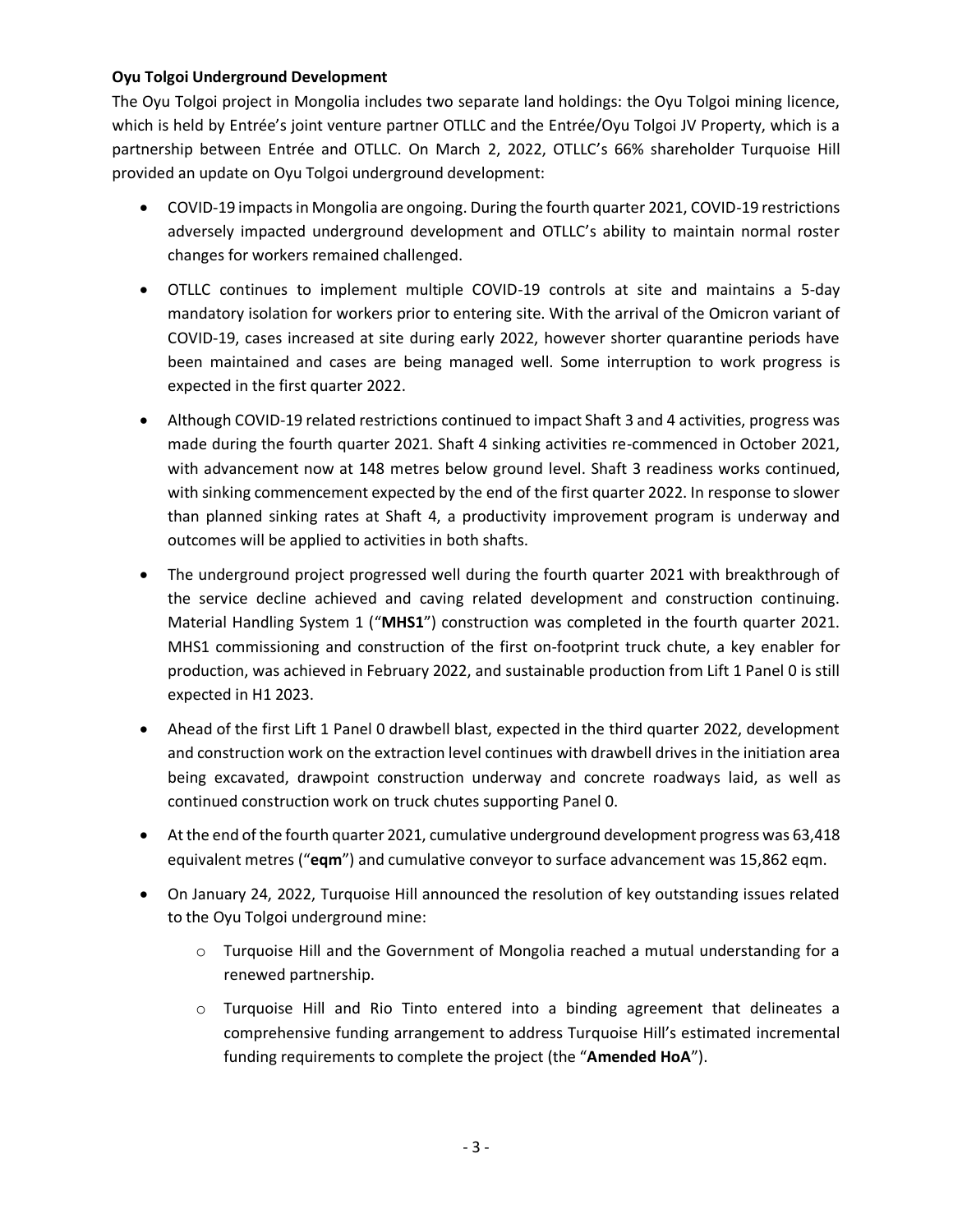- o The OTLLC board approved the signing of an Electricity Supply Agreement to provide Oyu Tolgoi with a long-term source of power from the Mongolian grid on terms fully agreed with the Government of Mongolia.
- Following progress in negotiations with the Government of Mongolia, all undercut readiness criteria were considered to be achieved on January 24, 2022 with the OTLLC board having unanimously approved commencement of the undercut.
- On March 14, 2022, Rio Tinto announced it has made a non-binding proposal to Turquoise Hill to acquire the approximately 49% of the issued and outstanding shares of Turquoise Hill that Rio Tinto does not currently own for approximately \$2.7 billion. In addition to strengthening Rio Tinto's copper portfolio, the acquisition would create a more efficient ownership and governance structure for the Oyu Tolgoi project. Following the successful completion of a transaction, Rio Tinto would have a 66% interest in deposits on the Oyu Tolgoi mining licence and a 52.8% interest in the Hugo North Extension and Heruga deposits on the Entrée/Oyu Tolgoi JV Property.

### **Corporate**

- For the 2021 fiscal year, the operating loss was \$3.0 million compared to an operating loss of \$2.3 million in 2020.
- For the 2021 fiscal year, operating cash outflow before working capital was \$2.1 million compared to an operating cash outflow before working capital of \$1.5 million in 2020.
- As at December 31, 2021, the cash balance was \$7.1 million and the working capital balance was \$7.2 million.
- The Company recognizes the unprecedented situation surrounding the ongoing COVID-19 pandemic and is closely monitoring the effect of the COVID-19 pandemic on its business and operations and will continue to update the market on the impacts to the Company's business and operations in relation to these extraordinary circumstances.

# **OUTLOOK AND STRATEGY**

With the commencement of the Lift 1 Panel 0 undercut, Turquoise Hill's renewed partnership with the Government of Mongolia and execution of a comprehensive funding plan for the world class Oyu Tolgoi underground mine, Entrée's primary objective for the 2022 year is to advance potential amendments to the joint venture agreement (the "**Entrée/Oyu Tolgoi JVA**") that currently governs the relationship between Entrée and OTLLC and upon finalization, transfer the Shivee Tolgoi and Javhlant mining licences to OTLLC as manager of the Entrée/Oyu Tolgoi joint venture (the "**Entrée/Oyu Tolgoi JV**"). The form of Entrée/Oyu Tolgoi JVA was agreed between the parties in 2004, prior to the execution of the Oyu Tolgoi Investment Agreement and commencement of underground development. The Company currently is registered in Mongolia as the 100% ultimate holder of the Shivee Tolgoi and Javhlant mining licences.

The Company believes that amendments that align the interests of all stakeholders as they are now understood would be in the best interests of all stakeholders, provided there is no net erosion of value to Entrée. No agreements have been finalized and there are no assurances agreements may be finalized in the future.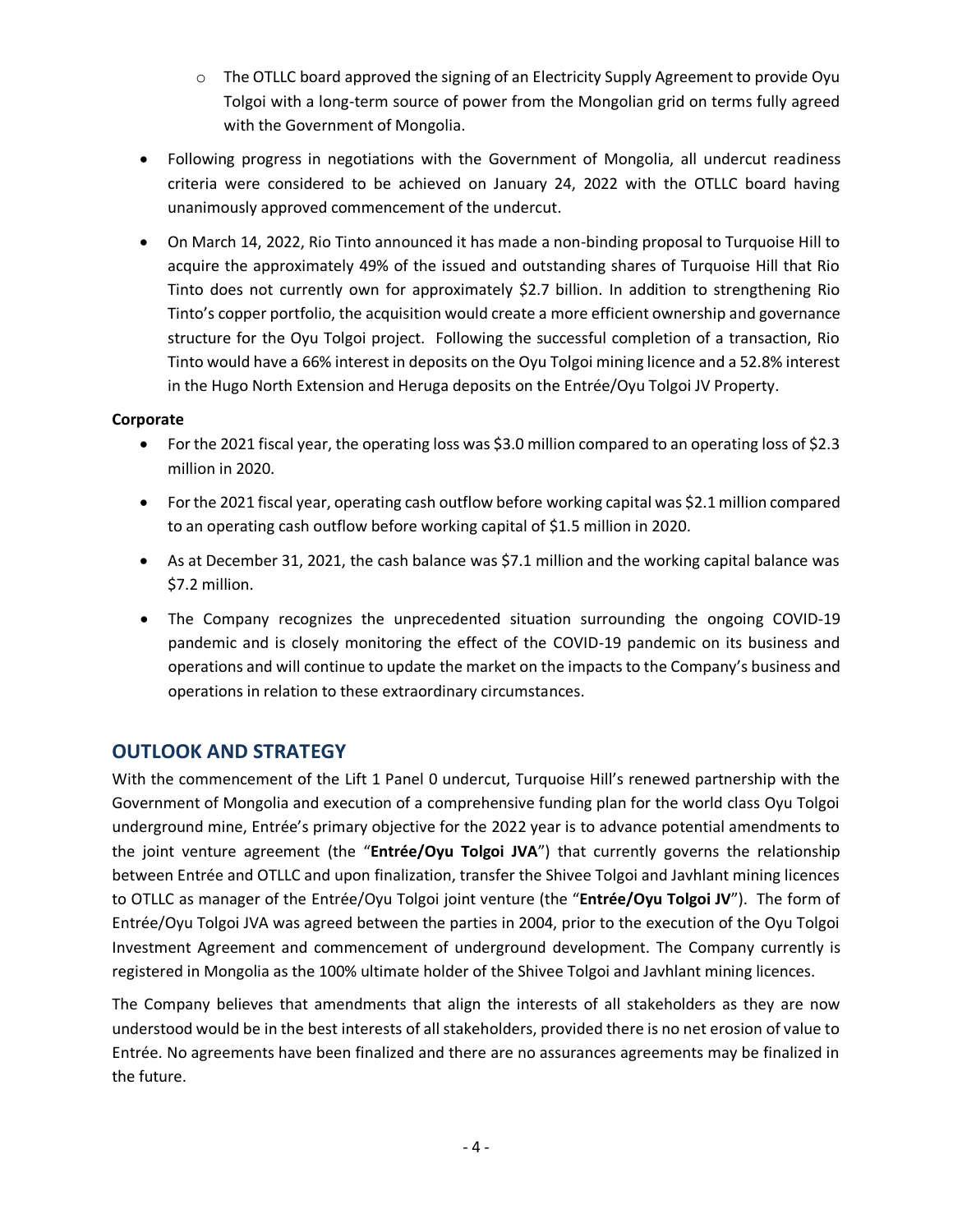# **SUMMARY OF OPERATING RESULTS**

#### **Operating Loss**

For the full 2021 year, the operating loss was \$3.0 million compared to an operating loss of \$2.3 million in 2020. Project expenditures in 2021 included expenditures of \$0.5 million for administration costs in Mongolia compared to \$0.2 million in the comparative 2020 period. The increase in the current year was due to professional and advisory fees related to advancing potential amendments to the Entrée/Oyu Tolgoi JVA. Holding costs on all other properties in 2021 and 2020 were insignificant.

General and administration expenditures in 2021 was \$1.6 million compared to \$1.4 million in the comparative 2020 period. The increase in 2021 was due to increased advisory costs related to potential amendments to the Entrée/Oyu Tolgoi JVA.

Depreciation expenses in 2021 were consistent with the same period in 2020.

#### **Non-operating Items**

The foreign exchange gain in 2021 was primarily the result of movements between the C\$ and U.S. dollar as the Company holds its cash in both currencies and the loan payable is denominated in U.S. dollars.

Interest expense was primarily related to the loan payable to OTLLC pursuant to the Entrée/Oyu Tolgoi JVA and is subject to a variable interest rate.

The amount recognized as a loss from equity investee is related to exploration costs on the Entrée/Oyu Tolgoi JV Property.

Deferred revenue finance costs are related to recording the non-cash finance costs associated with the deferred revenue balance, specifically the Sandstorm Gold Ltd. stream.

The total assets as at December 31, 2021 were lower than at December 31, 2020 due to a lower cash balance from operating activities. Total non-current liabilities were higher due to recording the non-cash deferred revenue finance costs for the 2021 year.

The Company's Annual Financial Statements and Management's Discussion and Analysis ("**MD&A**"), and Annual Information Form are available on the Company's website at [www.EntreeResourcesLtd.com](http://www.entreeresourcesltd.com/) and on SEDAR at [www.sedar.com.](http://www.sedar.com/) The Company's Annual Report on Form 40-F ("**Annual Report**") has been filed with the U.S. Securities and Exchange Commission ("**SEC**"), and is available on the Company's website at [www.EntreeResoucesLtd.com](http://www.entreeresoucesltd.com/) and on EDGAR at www.sec.gov. Shareholders can receive a hard copy of the Company's audited Annual Financial Statements upon request.

### **QUALIFIED PERSON**

Robert Cinits, P.Geo., consultant to Entrée and the Company's former Vice President, Corporate Development, and a Qualified Person as defined by National Instrument 43-101 – *Standards of Disclosure for Mineral Projects*, has approved the technical information in this release. For further information on the Entrée/Oyu Tolgoi JV Property, see the Company's Technical Report, titled "Entrée/Oyu Tolgoi Joint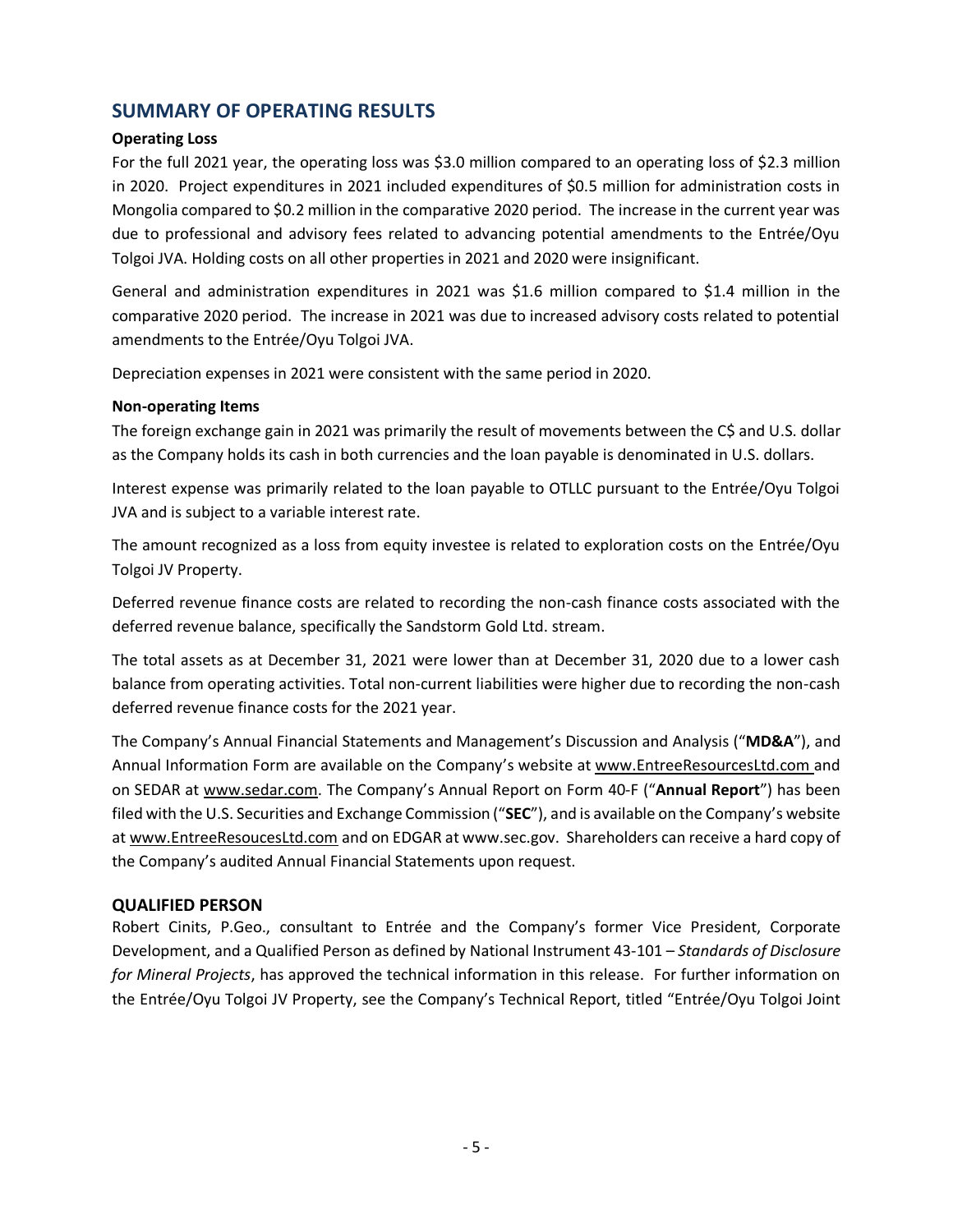Venture Project, Mongolia, NI 43-101 Technical Report", with an effective date of October 8, 2021, available on SEDAR a[t www.sedar.com.](http://www.sedar.com/)

### **ABOUT ENTRÉE RESOURCES LTD.**

Entrée Resources Ltd. is a well-funded Canadian mining company with a unique carried joint venture interest on a significant portion of one of the world's largest copper-gold projects – the Oyu Tolgoi project in Mongolia. Entrée has a 20% or 30% carried participating interest in the Entrée/Oyu Tolgoi JV, depending on the depth of mineralization. Sandstorm, Rio Tinto and Turquoise Hill are major shareholders of Entrée, holding approximately 25%, 9% and 7% of the shares of the Company, respectively. More information about Entrée can be found at [www.EntreeResourcesLtd.com.](http://www.entreeresourcesltd.com/)

#### **FURTHER INFORMATION**

David Jan Investor Relations Entrée Resources Ltd. Tel: 604-687-4777 | Toll Free: 1-866-368-7330 E-mail[: djan@EntreeResourcesLtd.com](mailto:djan@EntreeResourcesLtd.com)

*This News Release contains forward-looking statements within the meaning of the United States Private Securities Litigation Reform Act of 1995 and forward-looking information within the meaning of applicable Canadian securities laws with respect to corporate strategies and plans; requirements for additional capital; uses of funds and projected expenditures; the expectations set out in OTMSS20 and the 2021 Technical Report on the Company's interest in the Entrée/Oyu Tolgoi JV Property; timing and status of Oyu Tolgoi underground development; the expected timing of sustainable production from Panel 0 on the Oyu Tolgoi mining licence; the nature of the ongoing relationship and interaction between Oyu Tolgoi project stakeholders and the Government of Mongolia with respect to the continued operation and development of Oyu Tolgoi following the implementation of the comprehensive new agreement entered into between Turquoise Hill, Rio Tinto and the Government of Mongolia along*  with the implementation of Resolution 103; the mine design for Hugo North Lift 1 Panel 0 and the related cost and production schedule *implications; the re-design studies for Panels 1 and 2 of Hugo North (including Hugo North Extension) Lift 1 and the possible outcomes, content and timing thereof; timing and amount of production from Lift 1 of the Entrée/Oyu Tolgoi JV Property, potential production delays and the impact of any delays on the Company's cash flows, expected copper, gold and silver grades, liquidity, funding requirements and planning; future commodity prices; the potential impact of COVID-19 on Oyu Tolgoi underground development and the Company's business, operations and financial condition; the estimation of mineral reserves and resources; projected mining and process recovery rates; estimates of capital and operating costs, mill throughput, cash flows and mine life; capital, financing and project development risk; mining dilution; discussions with the Government of Mongolia, Rio Tinto, OTLLC and Turquoise Hill on a range of issues including Entrée's interest in the Entrée/Oyu Tolgoi JV Property, the Shivee Tolgoi and Javhlant mining licences and certain material agreements; potential size of a mineralized zone; potential expansion of mineralization; potential discovery of new mineralized zones; potential metallurgical recoveries and grades; plans for future exploration and/or development programs and budgets; permitting time lines; anticipated business activities; proposed acquisitions and dispositions of assets; and future financial performance.*

*In certain cases, forward-looking statements and information can be identified by words such as "plans", "expects" or "does not expect", "is expected", "budgeted", "scheduled", "estimates", "forecasts", "intends", "anticipates", or "does not anticipate" or "believes" or variations of such words and phrases or statements that certain actions, events or results "may", "could", "would", "might", "will be taken", "occur" or "be achieved". While the Company has based these forward-looking statements on its expectations about future events as at the date that such statements were prepared, the statements are not a guarantee of Entrée's future performance and are based on numerous assumptions regarding present and future business strategies, the correct interpretation of agreements, laws and regulations; local and global economic conditions and negotiations and the environment in which Entrée will operate in the future, including commodity prices, projected grades, projected dilution, anticipated capital and operating costs, and anticipated future production and cash flows; the anticipated location of certain infrastructure and sequence of mining within and across panel boundaries; the construction and continued development of the Oyu Tolgoi underground mine; the status of Entrée's relationship and interaction with the Government of Mongolia, OTLLC, Rio Tinto and Turquoise Hill; and the Company's ability to operate sustainably, its community relations and its social licence to operate.* 

*With respect to the construction and continued development of the Oyu Tolgoi underground mine, important risks, uncertainties and factors which could cause actual results to differ materially from future results expressed or implied by such forward-looking statements and information include, amongst others, the nature of the ongoing relationship and interaction between OTLLC, Turquoise Hill and Rio Tinto and the Government of Mongolia with respect to the continued operation and development of Oyu Tolgoi following the implementation of the comprehensive agreement with the Government of Mongolia along with the implementation of Resolution 103; the continuation of undercutting in accordance with the mine plan and design; actual timing of first sustainable production from Panel 0 as well as the lifting of restrictions by the Government of Mongolia on the ability of OTLLC to incur additional indebtedness; the amount of any future funding gap to complete the Oyu Tolgoi project; liquidity, Oyu Tolgoi project funding sources and Oyu Tolgoi project funding requirements; the implementation and successful execution of the funding plan that*  is the subject of the Amended HoA and potential delays in the ability of Turquoise Hill or OTLLC to proceed with the funding elements contemplated